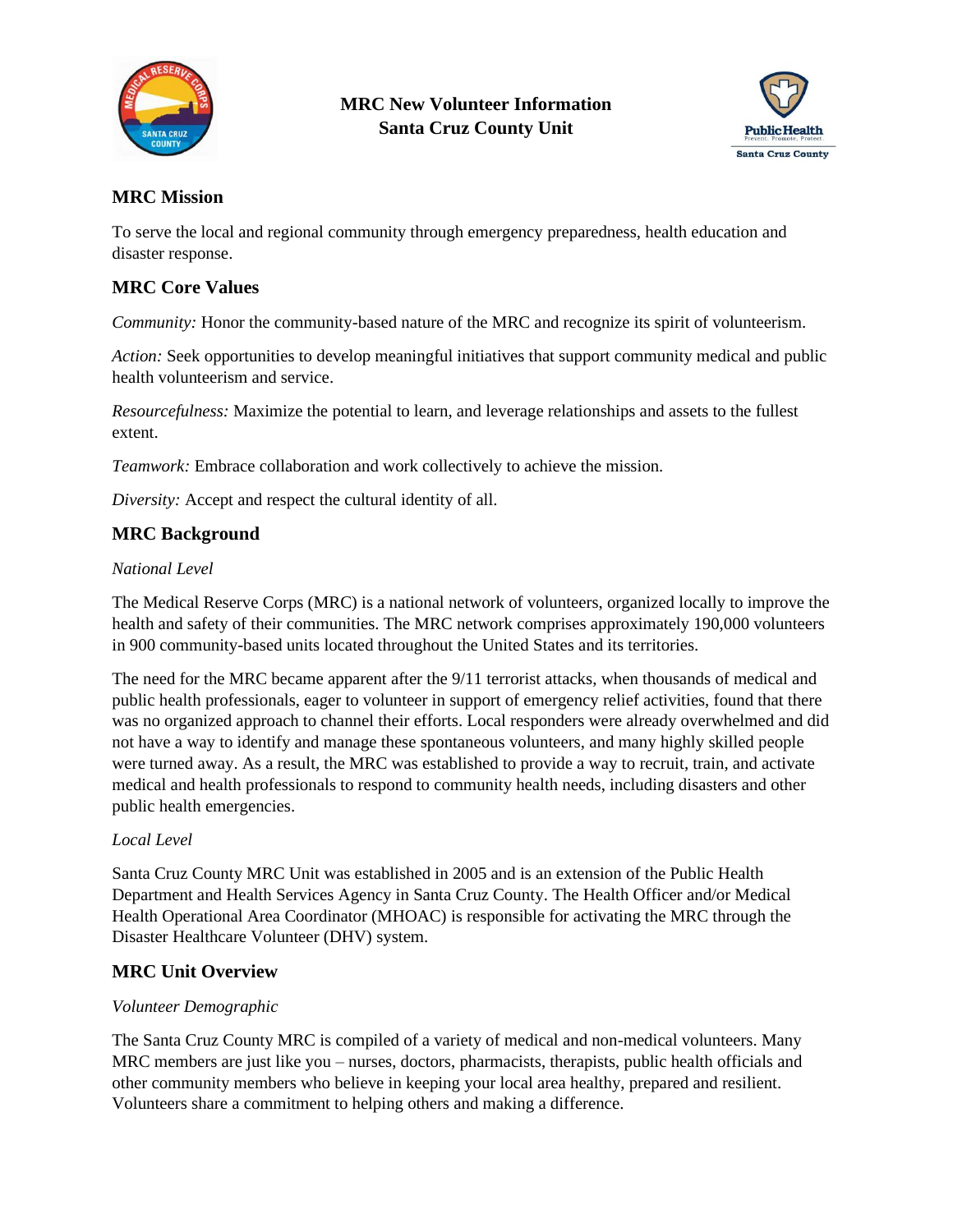



## **Volunteer Roles and Responsibilities**

### *Volunteer Roles*

The role of an MRC volunteer is aimed to create a stronger, more resilient community through education, preparedness, and disaster response. Along with provided training, MRC volunteer(s) practice their medical experience to assist in community response.

### *Volunteer Requirements*

MRC volunteers are highly valued and given high levels of responsibility. To be considered an **active** and **deployable** volunteer:

| <b>Volunteer Requirements and Recommended Courses</b> |                           |  |
|-------------------------------------------------------|---------------------------|--|
| Register as a Disaster Healthcare Volunteer (DHV)*    | <b>DHV</b>                |  |
| <b>Complete New MRC Volunteer Training</b>            | As Scheduled              |  |
| Disaster Service Worker Oath and Form                 | Provided upon Deployment  |  |
| Create (or Sustain) a Personal Preparedness Plan*     | Ready.Gov                 |  |
| ICS 100 Course*                                       | <b>ICS 100</b>            |  |
| ICS 200, 700, and $800^+$                             | ICS 200; ICS 700; ICS 800 |  |
|                                                       | *Required + Recommended   |  |

Perhaps the most important part of training is learning how to work as a team member. An organized, well-trained MRC unit is familiar with its community's response plan, knows what materials are available, knows its response partners, and knows where its skills can be put to best use in a coordinated manner. For more information on the community's response plan, visit the websites for the [Office of](http://www.co.santa-cruz.ca.us/default.aspx?tabid=3251)  [Emergency Services](http://www.co.santa-cruz.ca.us/default.aspx?tabid=3251) or Public Health [Emergency Preparedness](http://santacruzhealth.org/HSAHome/HSADivisions/PublicHealth/PublicHealthReadinessandEmergencyPlanningTeam(PREPT).aspx) unit.

### *Volunteer Core Competencies*

The Competencies for Disaster Medicine and Public Health (DMPH) are widely understood to be the knowledge needed for a health care professional and/or first responder to perform a task in a safe and consistent manner. Utilizing the DMPH Competencies as the baseline core competency set for MRC volunteers, makes collaboration between MRC units and other partner organizations more efficient.

Organized into 4 Learning Paths, the Core Competencies for Disaster Medicine and Public Health represent a baseline level of knowledge and skills that all MRC volunteers should have, regardless of their role within the MRC unit.

| Volunteer           | Volunteer | <b>Volunteer</b> | Volunteer Support for |
|---------------------|-----------|------------------|-----------------------|
| <b>Preparedness</b> | Response  | Leadership       | Community Resiliency  |

Volunteer Preparedness: Demonstrate personal and family preparedness for disasters and public health emergencies DMPH 1.0 | Demonstrate knowledge of personal safety measures that can be implemented in a disaster or public health emergency DMPH 5.0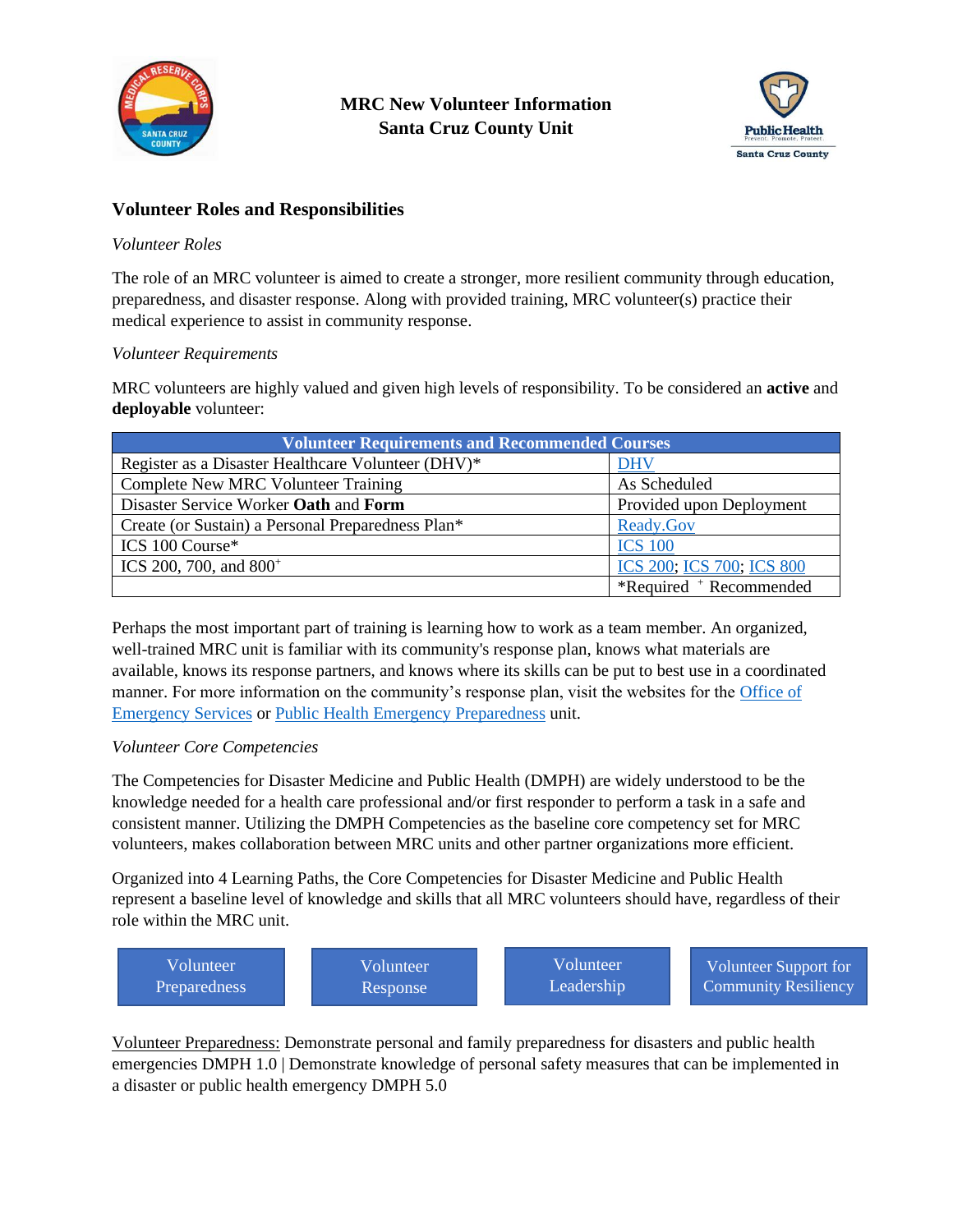



Volunteer Response: Demonstrate knowledge of one's expected role(s) in organizational and community response plans activated during a disaster or public health emergency. DMPH 2.0 | Communicate effectively with others in a disaster or public health emergency. DMPH 4.0 | Demonstrate knowledge of surge capacity assets consistent with one's role in organizational, agency, and/or community response plans. DMPH 6.0 | Demonstrate knowledge of principles and practices for the clinical management of all ages and populations affected by disasters and public health emergencies, in accordance with professional scope of practice. DMPH 7.0

Volunteer Leadership: Demonstrate situational awareness of actual/ potential health hazards before, during, and after a disaster or public health emergency. DMPH 3.0 | Demonstrate knowledge of public health principles and practices for the management of all ages and populations affected by disasters and public health emergencies. DMPH 8.0

Volunteer Support for Community Resiliency: Demonstrate knowledge of ethical principles to protect the health and safety of all ages, populations, and communities affected by a disaster or public health emergency. DMPH 9.0 | Demonstrate knowledge of legal principles to protect the health and safety of all ages, populations, and communities affected by a disaster or public health emergency. DMPH 10.0 | Demonstrate knowledge of short- and long-term considerations for recovery of all ages, populations, and communities affected by a disaster or public health emergency. DMPH 11.0

## **MRC Registration**

Account Creation

- Enter email address on:<https://mrc.hhs.gov/Account/Register.aspx>
- Be sure to select the **"Santa Cruz County MRC UNIT"**
- Follow steps as prompted
- Contact karen.hackett@santacruzcounty.us with any registration questions

# **Disaster Healthcare Volunteers – California**

Disaster Healthcare Volunteer (DHV) portal is a secure management system for disaster volunteers in the state of California. The DHV allows volunteers to register, verify medical or professional credentials, input certifications, and receive a background check. All steps are required for in the event of a deployment or activation. Santa Cruz County MRC requires individuals to have a 100% completion rate to be activated for deployment. Volunteer accounts should be updated (every six months) to ensure proper identification.

DHV Communication*:* MRC Coordinators use the DHV to send notifications or request response in the event of an activation or special event. DHV messages can be sent through text, email, phone, or fax. Volunteers are requested to input two modes of contact to efficiency.

Registration *(\*\*NEW\*\*) February 2021- MRC Registration for new volunteers has exceeded capacity and is closed until further notice.*